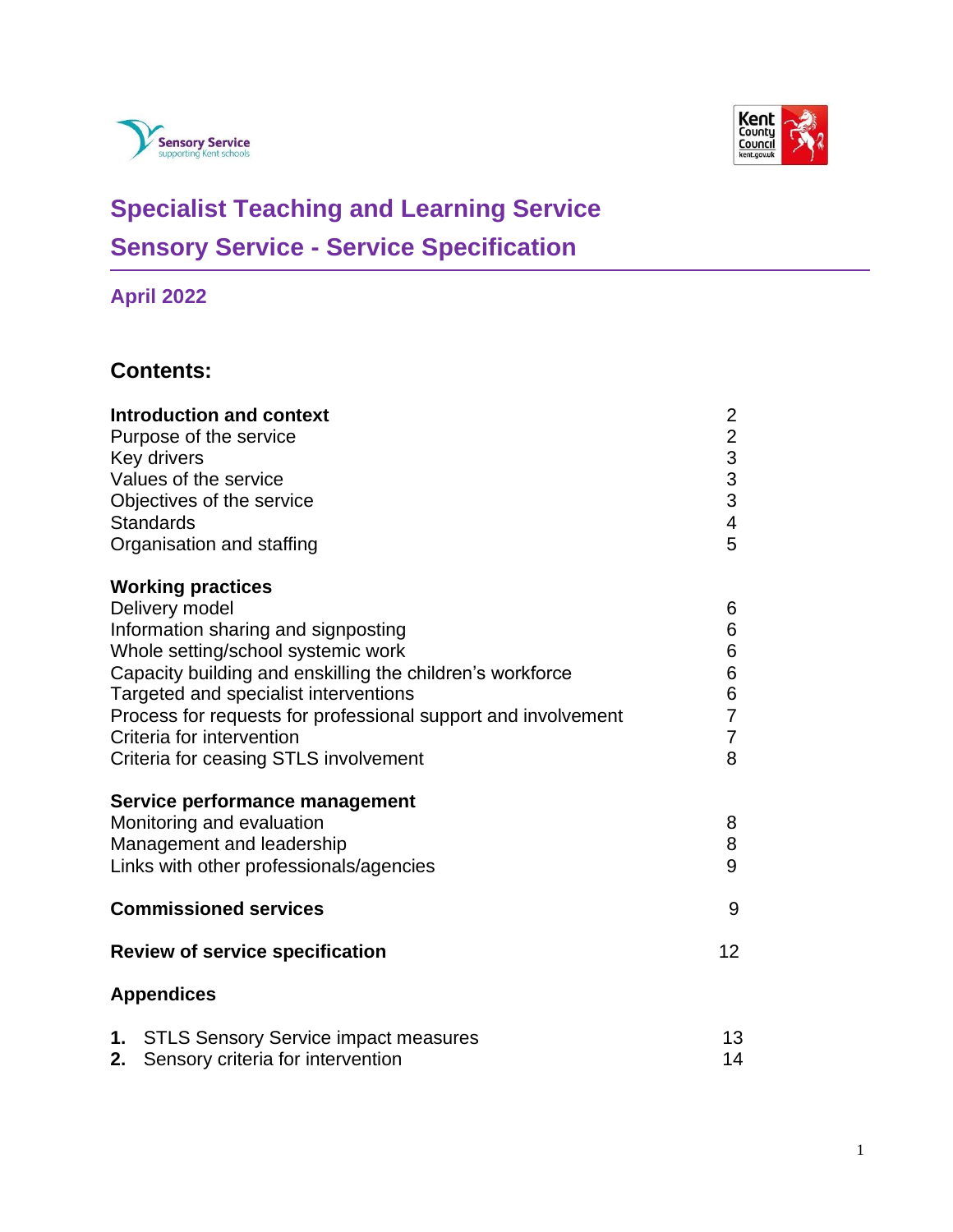### **1. Introduction and Context**

The STLS Sensory Service, as part of the Specialist Teaching and Learning Services (STLS), works to ensure the best possible outcomes for children and young people with hearing impairment (HI) vision impairment (VI) and multi-sensory impairment/deafblind (MSI). Delivering services to children and young people from  $0 - 24$  years (at post 18 this relates to young people continuing in education at Colleges of Further Education).

Special Educational Need and Disability Code of Practice acknowledges that children with sensory impairment require specialist advice and support from teachers with a Mandatory Qualification in Hearing Impairment, Vision Impairment or Multi-Sensory Impairment/ Deafblindness.

The STLS Sensory Service is commissioned by Kent County Council through a Service Level Agreement with Valence School. Staff are employed by Valence School and deployed across the 12 districts of the county. A small number of Specialist Teachers are purchased from other Special Schools as part of an efficient use of a limited workforce with the Mandatory Qualification in HI, VI or MSI.

### **1.1 Purpose of STLS Sensory Service**

The STLS Sensory Service works to champion inclusive education, to enable children and young people to achieve the best possible outcomes and to improve attainment for children and young people with sensory impairment.

Working together with Valence Special School, which manages the STLS Sensory Service, the strategic team provides specialist professional leadership to influence and inform the development of policy, practice and procedures in relation to children and young people with sensory impairment, in order to support Kent County Council in discharging its statutory duties.

The STLS Sensory Service:

- Deploys staff on the basis of ongoing proactive needs analyses to provide high quality, highly specialist advice, information, intervention, support and teaching for children and young people with sensory impairment across a range of educational settings to ensure inclusive practice at an individual, group or systemic level.
- Works to ensure full access to the learning environment, curriculum, communication and information for children and young people with sensory impairment, challenging inequalities in line with the Equality Act (2010) and the Children and Families Act (2014).
- Works to promote the independence, resilience and well being of children and young people with sensory impairment.
- Supports integrated service delivery for children and young people 0 24 with sensory impairment in collaboration with Local Inclusion Forum Teams and the Early Years Local Inclusion Forum Teams, Special Schools and Specialist Resourced Provisions.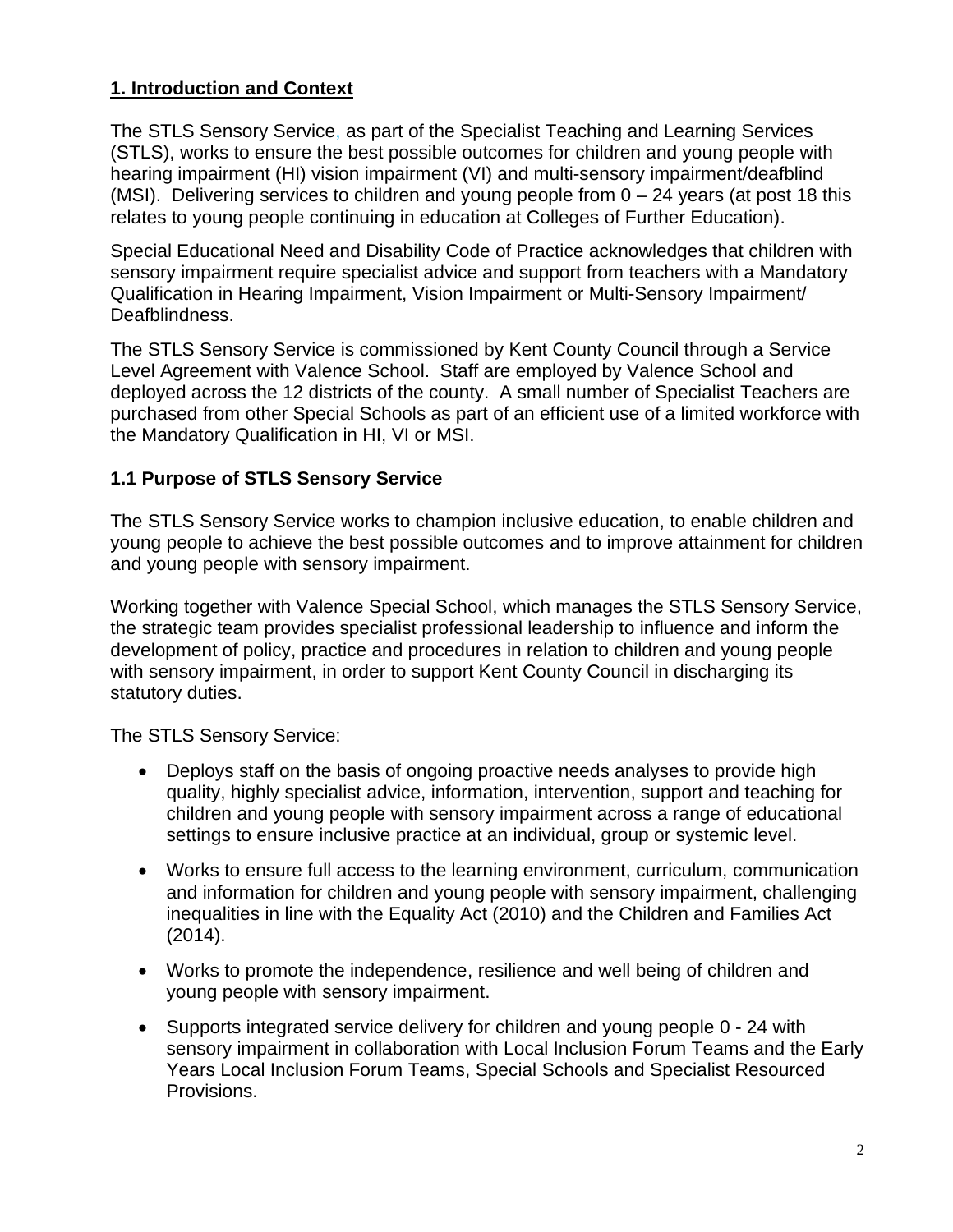### **1.2 Key Drivers**

The key drivers are:

#### **National**

- Equality Act 2010 and the Auxiliary Aids Amendment 2011
- Children and Families Act 2014
- Special Educational Need and Disability Code of Practice 2015
- Care and support for deafblind children and adults policy guidance 2015
- Mental Capacity Act 2015
- Children Act 2004
- Every Disabled Child Matters 2006

#### Kent

- SEND Strategy 2021-2024
- County Approach to Inclusive Education
- SEND Mainstream Core Standards
- Best Practice Guidance in Early Years
- Preparation for Adulthood Core Standards

#### **1.3 Values of the STLS Sensory Service**

- We will promote equality of opportunity.
- We have high expectations of children and young people.
- We will be child and family focused.
- We will ensure increasing opportunities for children and young people in learning and life choices.
- We will act in the best interests of the child and family.
- We will work with other professionals to ensure a holistic approach.
- We will seek to continually improve service quality and outcomes/impact.
- We will support the continuum of provision.
- We will champion the interests of children and young people with sensory impairment.

#### **1.4 Objectives of the STLS Sensory Service**

The STLS Sensory Service priorities are:

- Raising awareness
- Working collaboratively
- Building on quality first teaching
- Working to improve outcomes
- Providing specialist teaching
- Supporting continual development of staff in schools and settings of children and young people with sensory impairment
- Enabling settings and schools to take ownership of the needs of children and young people with sensory impairment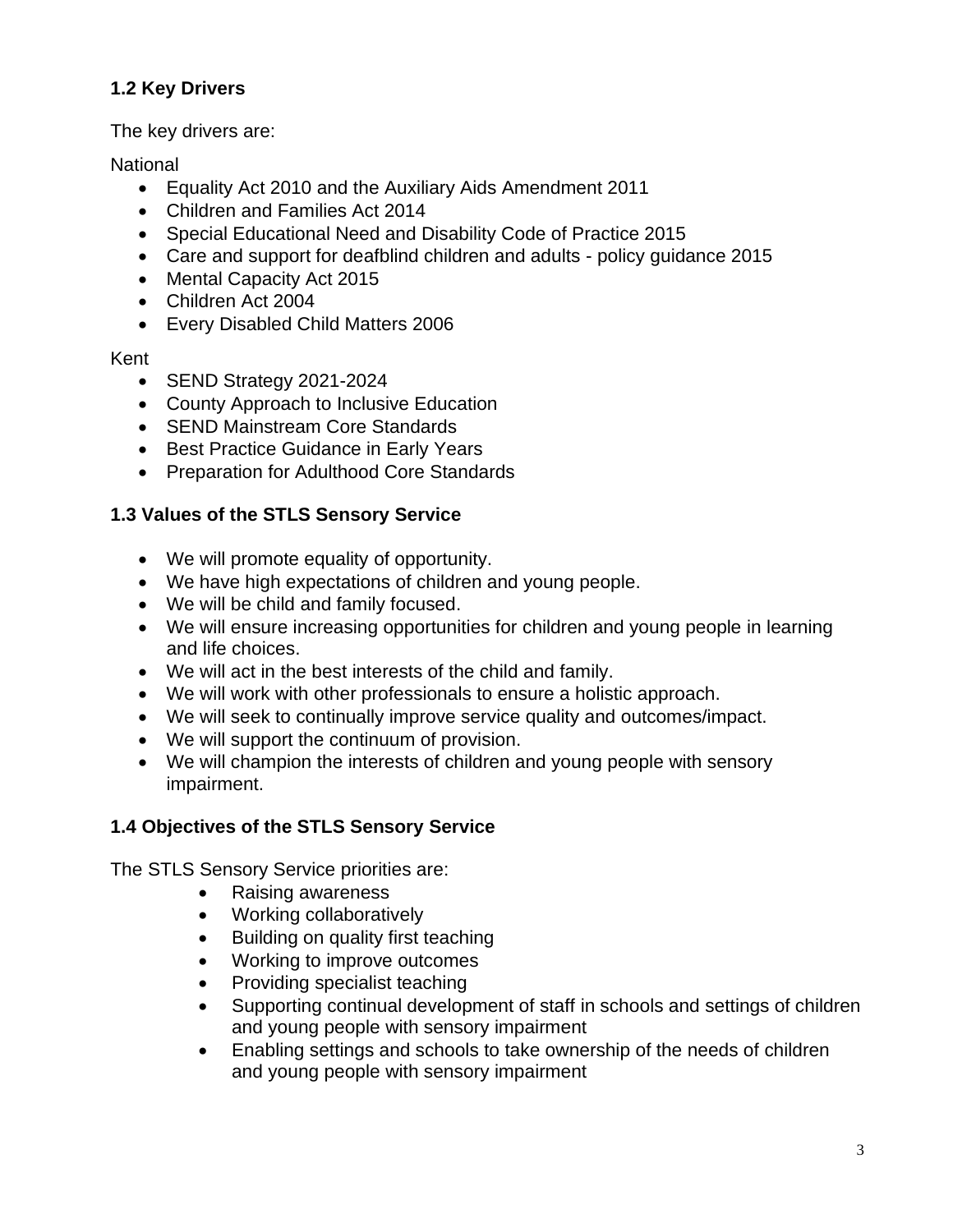The STLS Sensory Service objectives are to:

- Support the development and implementation of policies and approaches to enable inclusive practice.
- Work in collaboration with parents/carers.
- Involve children and young people and their families in the planning, delivery and evaluation of sensory impairment interventions.
- Support, encourage and actively consider the voice of the parent/carer and the voice of the child/young person.
- Support workforce development in relation to sensory impairment.
- Deliver training through a multi-agency framework in relation to sensory impairment to ensure the early identification of children and young people.
- Build the confidence and capacity of educational settings to meet the needs of children and young people with sensory impairment.
- Provide planned interventions and specialist teaching based on an assessment of need, particularly to enable children and young people with sensory impairment to access the curriculum.
- Provide interventions and specialist teaching to preschool children with moderate, severe or profound sensory impairment so they are ready for school aged five.
- Promote the achievements of children and young people with sensory impairment and complex learning needs.
- Provide interventions and specialist teaching to learners with moderate, severe or profound sensory impairment in maintained mainstream provision.
- Support special schools to meet the needs of learners with sensory impairment
- Provide timely interventions and specialist teaching to children and young people with sensory impairment eg at the point of diagnosis and at points of transition.
- Work collaboratively with multiagency colleagues.
- Monitor and track progress and the impact of interventions.
- Narrow the progress and attainment gaps between children with sensory impairment and their hearing/sighted peers.
- Support, challenge and intervene in settings, schools and colleges.

### **1.5 Standards**

Specialist Teachers for Sensory Impairment will hold or will be in training to gain a Mandatory Qualification for Hearing Impairment, Vision Impairment or Multi-Sensory Impairment/Deafblind. All sensory teaching staff are qualified or experienced in one or more relevant areas of sensory impairment. All sensory support professionals will have evidenced their competencies for their roles.

Specialist staff maintain current and relevant professional knowledge relating to work with children and young people with sensory impairment in educational settings.

Specialist staff work to:

- National Quality Standards for SEN Support and Outreach Services
- Teachers' Standards
- National Sensory Impairment Partnership Quality Improvement Self-Audit
- Specialist standards for Qualified Teachers of HI, VI or MSI
- Deafblind Guidance
- STLS Bespoke Standards for Sensory Professionals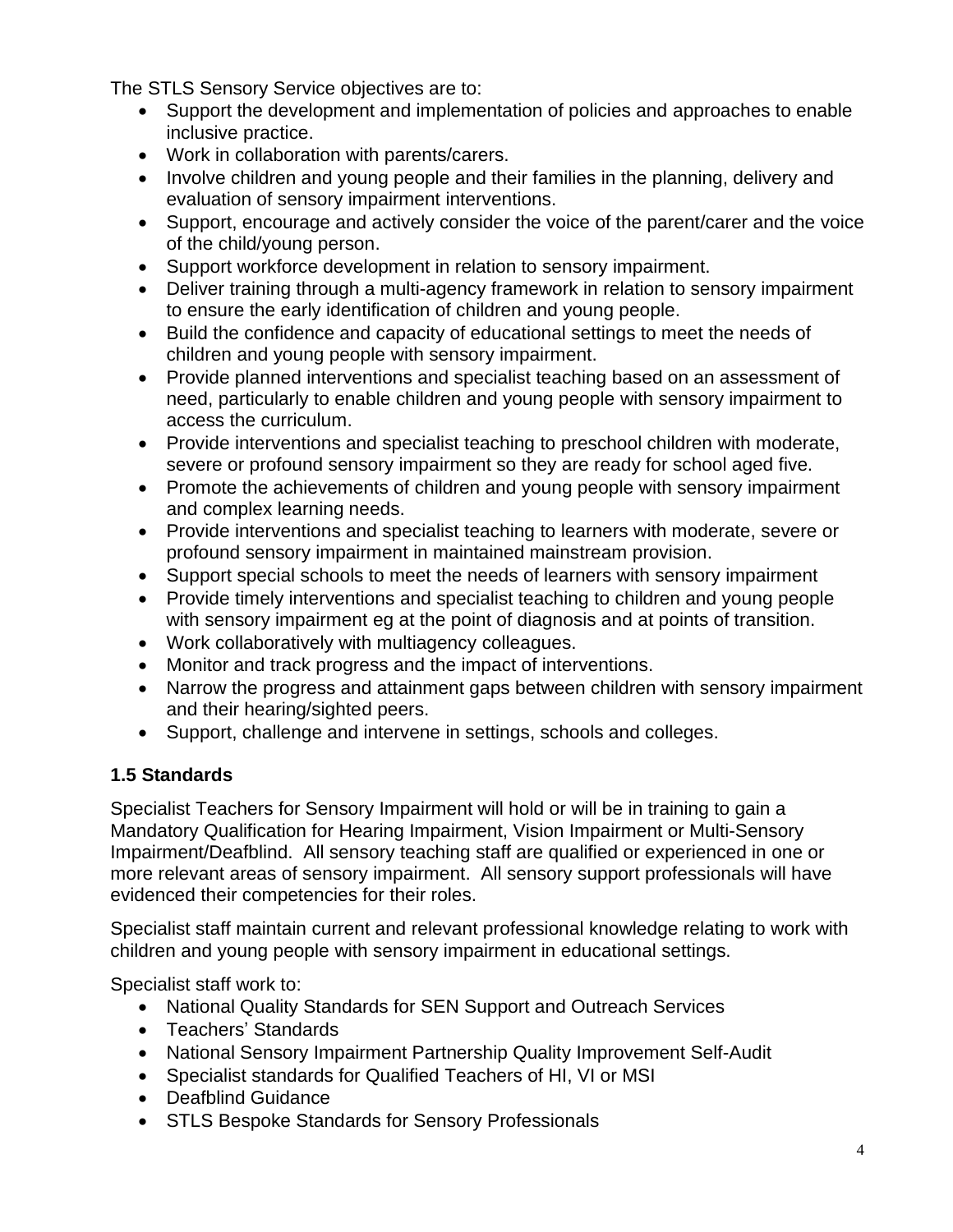#### **1.6 Organisation and Staffing**

The STLS Sensory Service is managed and professionally led by the Head of Sensory Service. The strategic team for sensory impairment comprises the Head of Sensory Service and Sensory Coordinators with responsibilities for HI, VI and MSI, together with four Area Coordinators for Sensory Impairment. Staff are organised into four area teams managed by an Area Coordinator for Sensory Impairment. These teams deliver flexibly to meet HI, VI and MSI needs across Kent.

Strategic Sensory Team:

- 1.0 FTE Head of Sensory Service
- 1.5 FTE HI, VI, MSI Coordinators
- 1.0 FTE Area Sensory Coordinators
- 1.4 FTE Business Support Officer

The establishment for operational staff is:

- 10.35 FTE Specialist Teachers for Hearing Impairment
- 8.25 FTE Specialist Teachers for Vision Impairment
- 1.50 FTE Specialist Teachers for Multi-Sensory Impairment
- 1.85 FTE Early Years Vision Impairment Play Specialists
- 0.84 FTE Vision Impairment Technical Support Specialist
- 1.50 FTE Intervenors for MSI/Deafblind children and young people
- 2.00 FTE Specialist Teachers in Mandatory Qualification training

STLS Sensory Service professionals have a total establishment of 29.69 FTE plus the additional 1.50 FTE MSI Intervenors.

The STLS Sensory Service is currently provided by 43 professionals who are coordinated into four Area Sensory Teams.

STLS Sensory Service professionals are allocated to an Area Sensory Team but may be required to work flexibly across more than one area as required. The Area Sensory Teams will include Early Years Vision Impairment Play Specialists who work alongside the Specialist Teachers for VI. There are also two VI Technical Support Specialists who provide a county wide support role to schools.

Currently attached to the Area Sensory Teams are two part time MSI intervenors who work across Kent to provide Short Break opportunities to families. These professionals generally work outside of office hours and provide opportunities for deafblind children to develop communication and independence skills and access to community activities.

The STLS Sensory Service is employed by Valence Special School and operates from 12 STLS Bases at or linked to Special Schools and 2 Multi Agency Specialist Hubs across the county.

There is a Sensory Reference Group which has representation from partner agencies, voluntary organisations, parent groups for sensory impairment as well as Specialist Resource Provisions. This group acts as a "critical friend".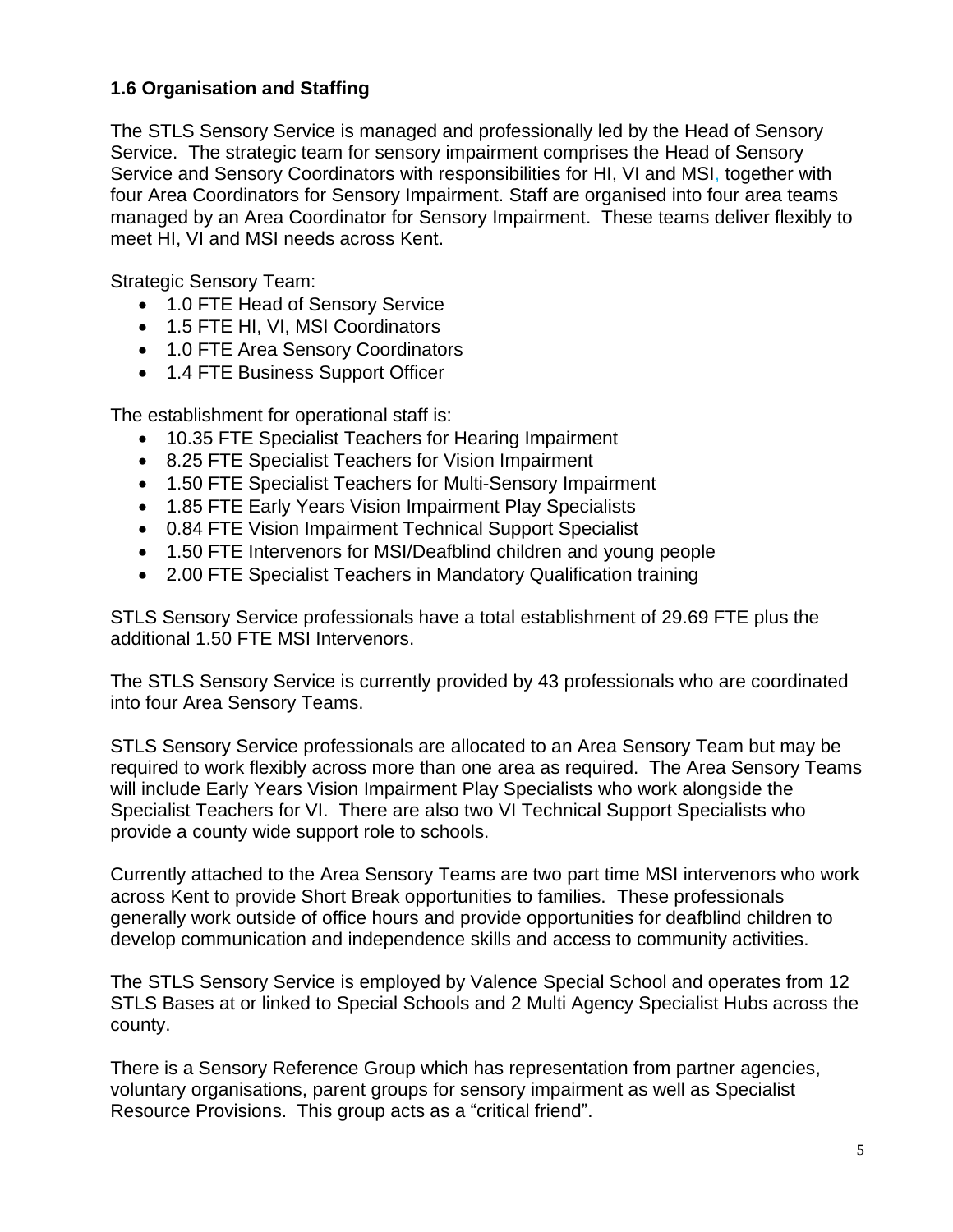### **2. Working Practices**

#### **2.1 Delivery Model**

STLS Sensory Service staff are committed to early intervention and offer a range of support options which may include:

- Information sharing and signposting
- Whole setting/school/college systemic work
- Capacity building and enskilling professionals
- Specialist interventions and teaching

#### **2.2 Information sharing and signposting**

The STLS Sensory Service will provide specialist information on appropriate strategies for children and young people with sensory impairment through leaflets, information and the STLS Sensory Service website as well as signposting to local and national organisations and through telephone calls and emails as required.

#### **2.3 Whole setting/school/college systemic work**

It is expected that the educational settings will provide a graduated response to the children and young people's needs. STLS Sensory Service will provide support to settings/schools/colleges to employ specialist strategies to enable the learner with HI, VI and MSI to progress. This may include strategies outlined in:

- Mainstream Core Standards
- Best Practice Guidance for Early Years
- Best Practice Guidance for Sensory Impairment in Special Schools
- Colleges Core Standards for Sensory Impairment

#### **2.4 Capacity building and enskilling the children's workforce**

Capacity building and enskilling the children's workforce will be focused on enabling staff to meet the needs of children and young people with sensory impairment or deliver a specific intervention or strategy. These may be bespoke training for an individual provision or through county training courses and sponsoring access to the sensory courses on Online Training International. Training will be planned in advance and will be evaluated to record impact on staff confidence and skill and the progress and attainment of children and young people.

#### **2.5 Specialist interventions and teaching**

• Professional support and interventions may include support in working with parents, liaison with other professionals, additional specialist assessments and demonstration of specialist strategies to staff directly working with the children and young people, support in implementing advice from other professionals within curriculum delivery, attendance at Team Around the Child meeting, support in implementing advice within an Education, Health and Care Plan and attendance at annual review or transition review.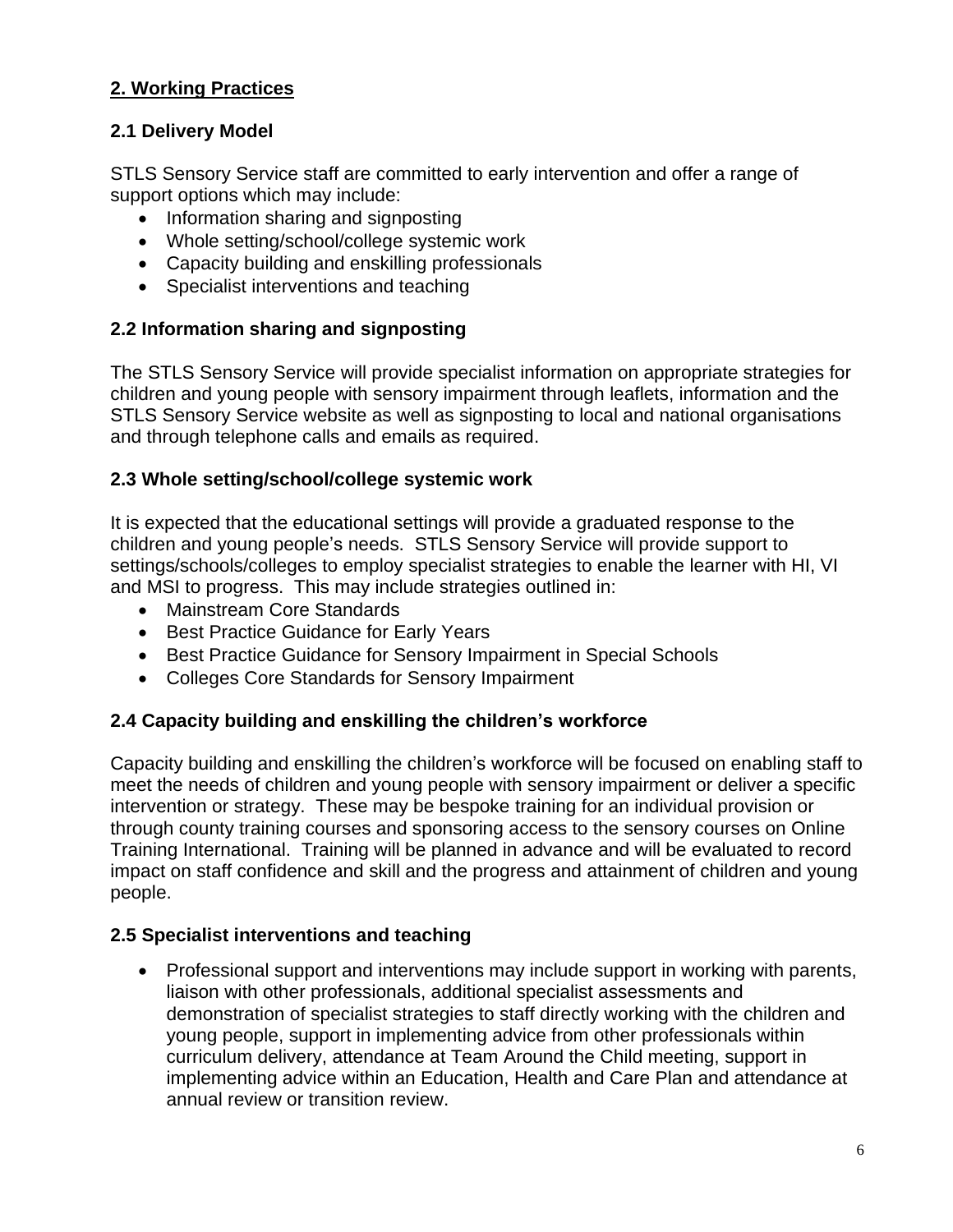- Provision of specific highly specialist advice on the children or young people's learning needs, requirements for curriculum access and/or differentiation, teaching strategies, resources, setting of appropriate targets and outcomes and advice on transition (where appropriate).
- For some children and young people with sensory impairment direct support may be part of the intervention. This could include direct specialist teaching of specific skills such as Braille, Sign Supported English/British Sign Language, On-body signing or equivalent over a longer period of time. The frequency and duration of such interventions and teaching will depend on severity of impairment and this will be monitored regularly during the school year.

### **2.6 Process for requests for professional consultation and intervention**

The STLS Sensory Service operates an open referral system. Informed parental agreement to engage is required before a request for intervention can be accepted. For mainstream leaners over the age of 16, the consent of the young person is also required.

Requests for intervention in relation to individual children and young people are mainly gained direct from Health professionals in Ophthalmology and Audiology departments of both local and London hospitals. However, a small number are from schools, settings, parents, Local Inclusion Forum Team or multiagency colleagues.

All requests for consultation or intervention are directed to the Coordinators for HI, VI or MSI and are responded to within a supportive timeframe. The critical or emergency nature of some requests may necessitate prioritisation. Requests for intervention following a Newborn Hearing Screening are responded to within the required timescale, all year round.

Some requests may be appropriately facilitated by the provision of information and leaflets or a telephone consultation. Other requests may require specialist intervention.

### **2.7 Criteria for Specialist Intervention and Teaching**

Two or more of the following criteria must be met:

- The child or young person is receiving intervention at SEN Support or has an Education, Health and Care Plan and their needs for sensory impairment are moderate, severe or profound (using the NatSIP definitions).
- To enable the child or young person to remain within existing provision or to access an education placement, where monitoring and review processes indicate their sensory impairment needs are not being fully met within current planning and provision arrangements.
- The child or young person's educational placement or home/care setting requires different or additional intervention for sensory impairment.
- Sensory impairment needs have been clearly identified that require intensive and ongoing multiagency intervention and planning from one or more statutory agencies.
- There is a significant medically identified sensory impairment impacting on the child or young person's development and/or access to the curriculum.
- The child or young person is not accessing/engaging with the learning environment because of their sensory impairment and the strategies used have had limited impact to support progress.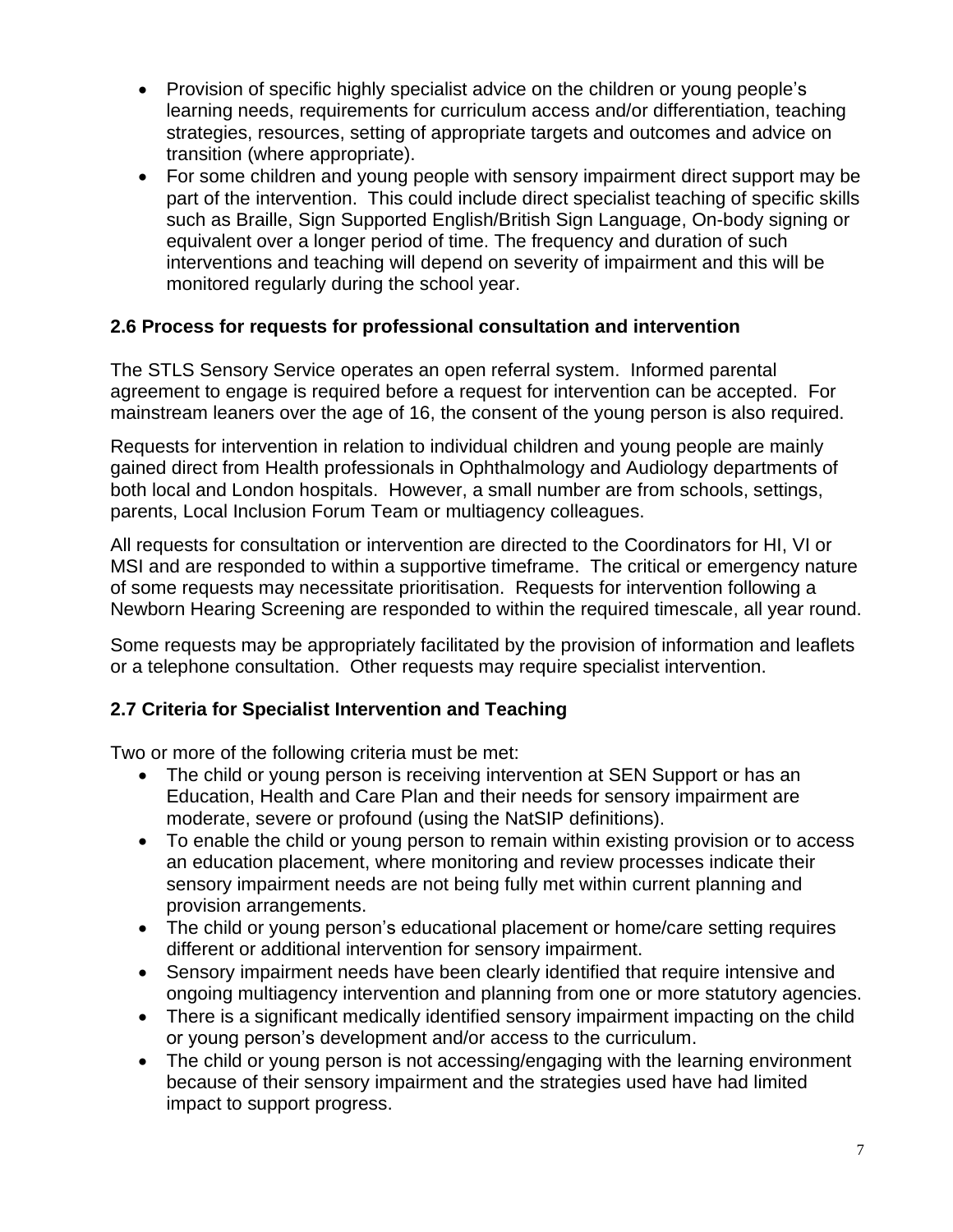### **2.8 Criteria for ceasing STLS Sensory Service involvement**

One or more of the following:

- Intervention as planned has been completed and evaluated. The child or young person is better equipped to be able to access and engage with the curriculum independently as a result of advice and support being embedded within the setting school context.
- Delivery of further intervention is agreed through a multi-professional meeting (e.g. Team Around Child or Annual Review) to be more appropriately delivered by another professional.
- The criteria for intervention are no longer met.
- The child or young person is making progress in line with the plan for intervention.
- The child or young person (of school age) moves out of a Kent maintained school or out of a government funded school within the Kent boundaries.
- The young person reaches 16+ and is not engaging in statutory education or at 18/19+ is not attending a College of Further Education.

### **3. Service Performance Management**

### **3.1 Monitoring and Evaluation**

The impact of the service delivery will be measured through an agreed framework set out in the Service Level Agreement. Progress of children and young people towards academic outcomes and sensory outcomes will be monitored on a regular basis by STLS Sensory Service professionals.

Data on STLS Sensory Service delivery will be gathered on a termly basis. An Annual Report will be written in line with the Service Level Agreement and provided to the Head of SEN and the Commissioning Team. The Sensory Reference Group will also have an opportunity to discuss the Annual Report.

### **3.2 Management and Leadership**

Valence School Principal, Head of Sensory Service, the Coordinators for HI, VI and MSI as well as the Area Sensory Coordinators will:

- ensure that all STLS Sensory Service staff receive termly individual supervision and performance appraisal in line with relevant policies and procedures
- facilitate regular group supervision and professional support at Allocation meetings, Area Team meetings and EY VI Play Specialists training days.
- ensure that all service staff have a high level of skills in their area of specialism
- ensure that STLS Sensory Service staff have planned and undertaken continuous professional development, including safeguarding
- ensure that risk assessments are undertaken regarding working practices.
- recruit, induct and deploy STLS sensory staff

Valence School will:

- Provide Governance from the Valence School Governing Body
- Valence School Principal to ensure day to day line management is undertaken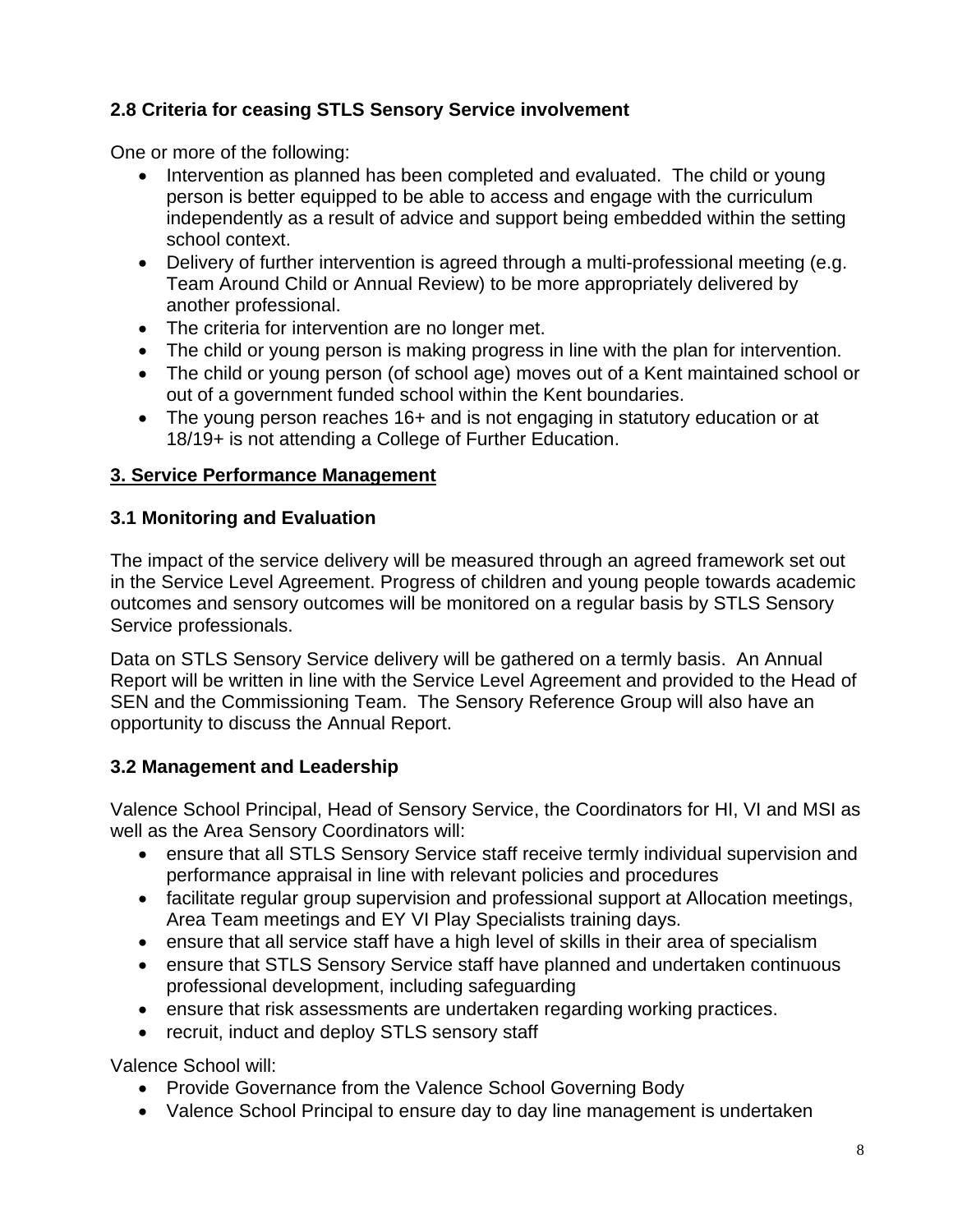• Valence School Principal to ensure performance appraisal and pay progression processes are undertaken

The Sensory Reference Group will fulfil the role of a "Critical Friend" and will shape the development of the service to meet needs. Young people, parents, pre-school settings, schools and colleges will be able to provide feedback via annual questionnaires. The views of learners will be gathered using feedback postcards.

#### **3.3 Links with other professionals/agencies**

STLS Sensory Service strategic team will lead and/or contribute to a range of locality, county, regional and national groups which provide a wider forum for the development of initiatives, guidance and best practice.

- There are robust links with other professionals and partner agencies through working as part of integrated locality teams around children and young people, settings and schools.
- The STLS Sensory Service will support the County Approach to Inclusive Education.
- The STLS Sensory Service works within a continuum of SEND specialist provision in partnership with Special Schools, Specialist Resourced Provision and other locality provision.
- The STLS Sensory Service is fully involved in multi disciplinary processes and practices and will provide the statutory advice for HI, VI and MSI as required for the statutory assessment processes.
- The STLS Sensory Service leads/contributes to the Multi-Agency Groups which include the following:
	- Sensory Reference Group
	- Children's Hearing Services Working Groups
	- Monitoring the delivery to the Service Level Agreement for the Kent Association for the Blind
	- Monitoring the delivery of the Kent Deaf Interpreting Service
	- KCC Sensory Strategic Meetings with Social Care
	- Assistive Technology Equipment Panel
	- Consortium for Research into Deaf Education

### **4. Commissioned Services**

#### **The following are commissioned as part of the Service Level Agreement with Kent County Council:**

4.1 Specialist Teaching and Learning Services for Sensory Impairment will provide specialist interventions for children and young people with hearing impairment (HI), visual impairment (VI) and multisensory impairment/deafblindness(MSI). This will be a coordinated county service and deliver specialist interventions across all 12 STLS districts with support from non-teaching staff with specialist skills in sensory impairment.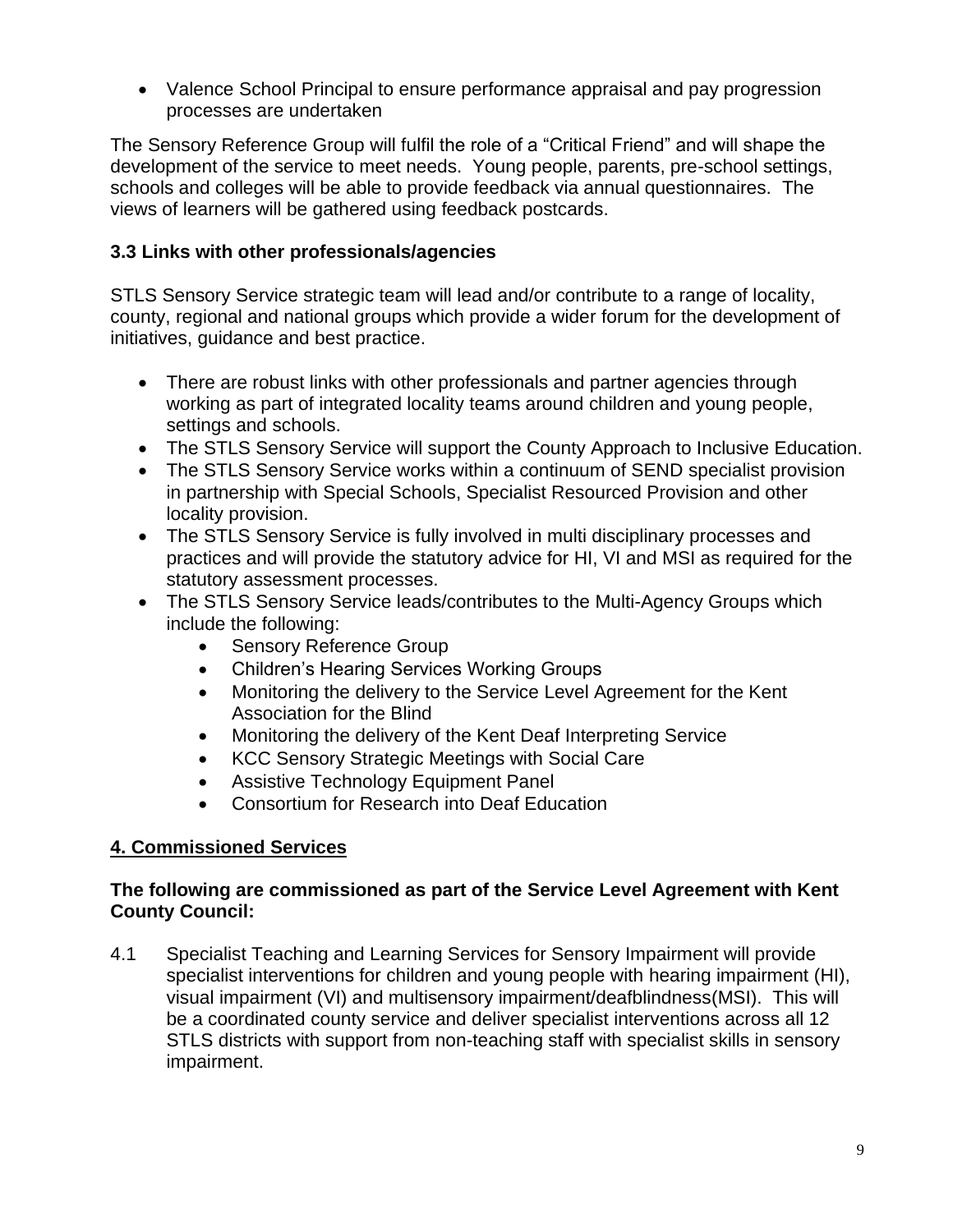- 4.2 All Specialist Teachers, Area Coordinators, HI, VI, MSI Coordinators and Head of Sensory Service will have a Mandatory Qualification for the relevant sensory impairment and will carry out statutory duties for pre-school children and children and young people up to the age of 25.
- 4.3 There will be a Head of Sensory Service who will manage and coordinate the service delivery across the county. The Head of Sensory Service will be supported by Coordinators for HI, VI and MSI.
- 4.4 Requests for intervention will be made to the Coordinators for Hearing Impairment, Visual Impairment and MSI/Deafblindness.
- 4.5 Contact information will be provided to Health Professionals who are the main referrers for children and young people (East/West Kent Children's Hearing Services, ENT consultants, Ophthalmic consultants, Orthoptists or through the Certificate of Visual Impairment Registration).
- 4.6 There will be an open referral system for Requests for Intervention. Requests will be acted upon from STLS professionals/local decision making fora, preschool settings, schools, colleges, parents/carers and from young people who are post 16 school pupils.
- 4.7 Communication arrangements will be in place to meet the timeframe requirements of referrals from the Newborn Hearing Screening Programme.
- 4.8 Specialist interventions will be provided for children and young people with permanent, bilateral moderate, severe or profound sensory impairment.
- 4.9 Requests for intervention will be circulated to Specialist Teachers by email and complex case discussions will take place at Area Team Meetings and monthly HI, VI and MSI Allocation Meetings.
- 4.10 The level of specialist intervention will be determined using the National Sensory Impairment Partnership eligibility framework.
- 4.11 Specialist equipment and assessment tools will be provided to sensory staff to undertake their roles and audiological testing equipment will be calibrated annually.
- 4.12 The sensory workforce will support the development of young children from the age of diagnosis to ensure they have the skills to be "ready for school at five". This will include support for very young children in the home as well as advice and support to preschool settings and on transition into school.
- 4.13 An expected prerequisite for support is that pre-school settings, schools and colleges continue to develop their SEND skills, knowledge and capacity; and that they will use this in applying a robust system of provision-mapping for SEND, based upon the Mainstream Core Standards, the Early Years Best Practice Guidance and the Best Practice Guidance for Sensory Impairment in Special Schools.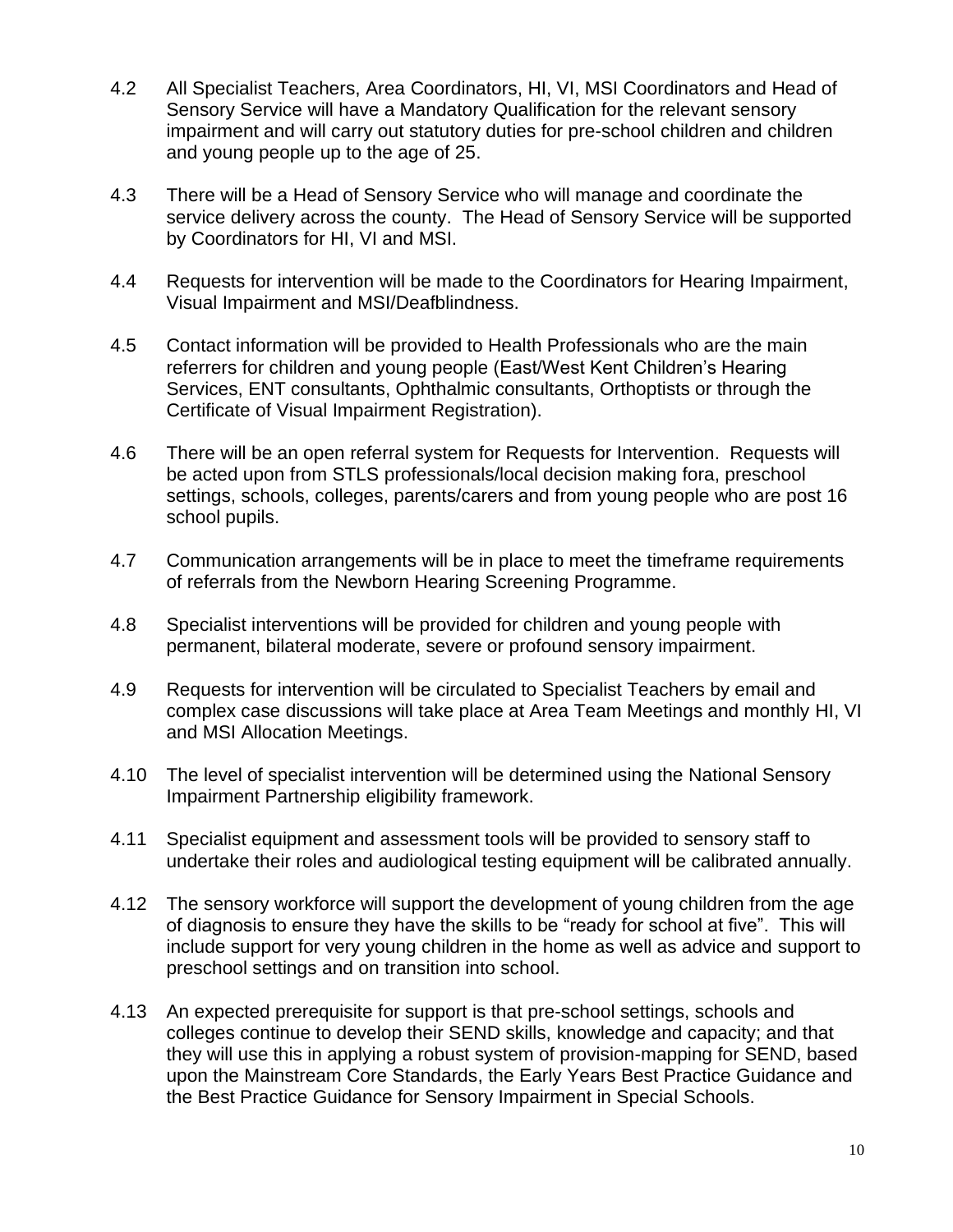- 4.14 The sensory service will support the transition planning into post 16 educational institutions of young people known to the service. Receiving Kent Colleges will be offered a minimum of one annual visit from the Sensory Coordinators to support and advice on, the inclusion of young people with a sensory impairment. Colleges will be expected to provide the Universal Level of the Colleges' Core Standards for Sensory Impairment and to seek advice on the specialist level of provision known as Personalised / Individualised Learning interventions.
- 4.15 At an initial visit there will be agreement between the specialist teacher and the parents/preschool setting/school to include:
	- intended outcomes for specialist intervention
	- level of the support to be provided
	- focus and purpose of the specialist intervention
	- progress measures and how these will be evidenced
- 4.16 Specialist Teachers with a mandatory Qualification in HI, VI and/or MSI will provide regular reports outlining the sensory impairment of children and young people and the strategies required to support their access to learning and, when required, these will be in an adapted format.
- 4.17 Specialist Teachers with a Mandatory Qualification in HI, VI and/or MSI will provide specialist professional advice as outlined in the SEND Code of Practice to support the Statutory Assessment process.
- 4.18 Sensory work in Special Schools will be coordinated and prioritised through the Sensory Link programme and supported through the Sensory Link Forum which takes place two times a year.
- 4.19 The Head of Sensory Service will facilitate the process for Kent school staff to access funding for the Mandatory Qualification for HI, VI and MSI on an annual basis and within the provided budget of £40,000pa. When required the STLS sensory team will provide mentors for teachers in MQ HI, VI and MSI training.
- 4.20 STLS Sensory staff will support or facilitate the panels used to access specialist equipment for HI and VI including:
	- supporting the Assistive Technology Equipment Panel
	- facilitating the Audiology Equipment Panel for the provision of Assistive Listening Devices (fm systems)
- 4.21 County data for sensory impairment will be maintained on Impulse including:
	- maintaining the Certificate of Visual Impairment register for children in liaison with the Kent Association for the Blind and on behalf of KCC
	- maintaining the register of deafblind children on behalf of KCC in line with the statutory duty under the Care and Support for Deafblind Children and Adults Policy Guidance (2014)
	- maintaining data on children and young people by age and level of sensory impairment in line with the Code of Practice and to respond to Freedom of Information requests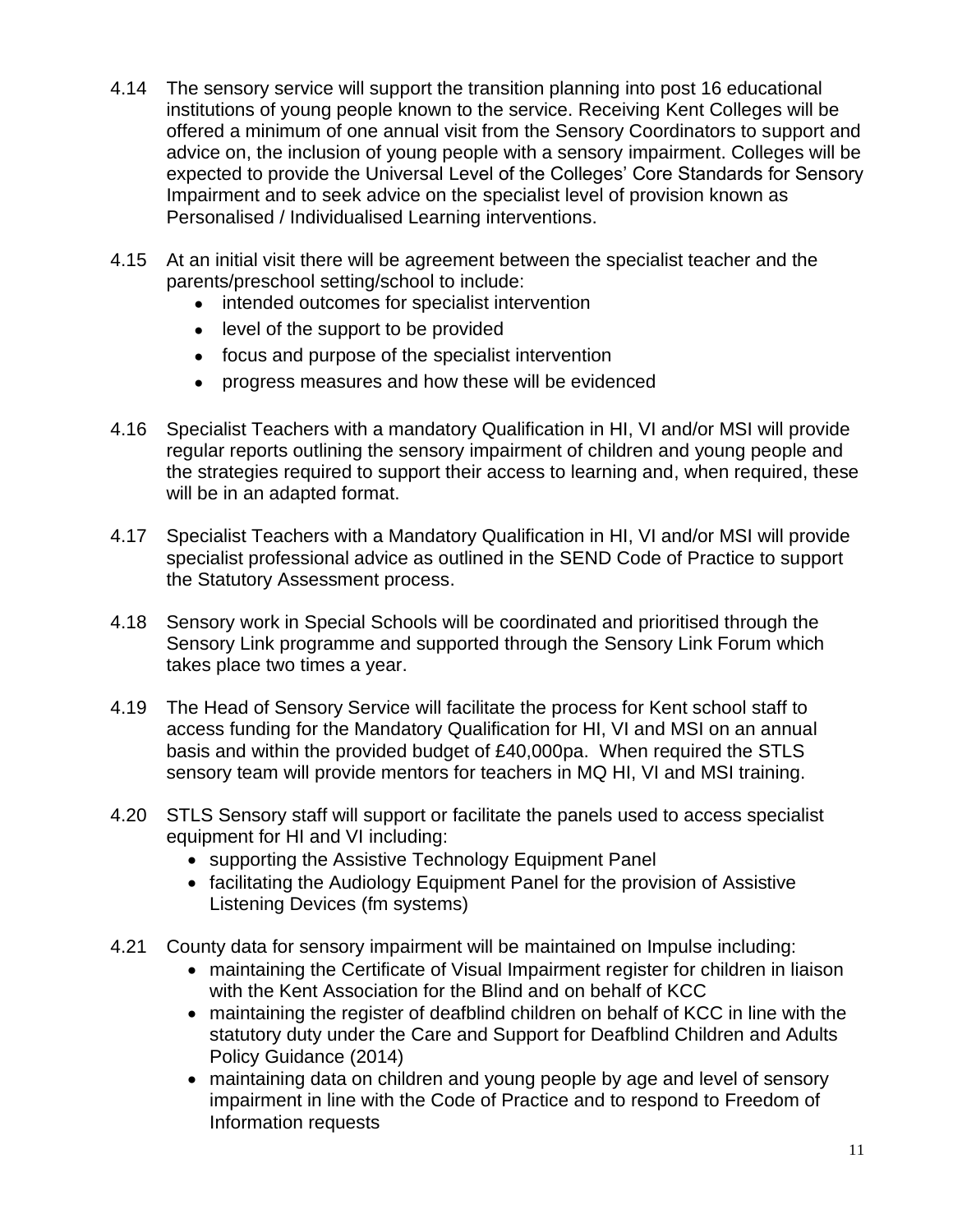- 4.22 Facilitate meetings of the KCC MSI/deafblind steering group 3 times a year
- 4.23 Continue to participate in national sensory projects such as those led by National Sensory Impairment Partnership and the Consortium for Research in Deaf Education.
- 4.24 The STLS Sensory professionals will work closely with the Habilitation Service, commissioned with the Kent Association for the Blind on behalf of KCC. This will also include the identification of individual VI children and young people requiring specialist mobility training.
- 4.25 The STLS Sensory professionals will continue to ensure a coordinated and integrated approach to service delivery through ensuring close links with:
	- relevant health professionals (audiology, ENT, Ophthalmologists, Orthoptists both locally and at London Hospitals)
	- voluntary organisations (KAB, Guide Dogs, RLSB, Sense)
	- parent organisations (KDCS, NDCS)
	- independent specialist providers (Sense, Ewing Foundation)

This will include active participation in meetings including:

- Children's Hearing Services Working Groups
- Sensory Reference Group
- 4.26 Work in partnership with SEN to monitor the Specialist Resource Provisions through:
	- Attendance at Steering Groups for SRP HI and VI (minimum of two annually per SRP)
	- Provision of a monitoring visit annually to inform the Provision Evaluation **Officers**
	- Offering attendance at the HIT training and VI Seminar events

#### **5. Review of Service Specification**

This STLS Sensory Service Specification will be reviewed on an annual basis. The next review is due in January 2023.

#### **Date Service Specification agreed: April 2022**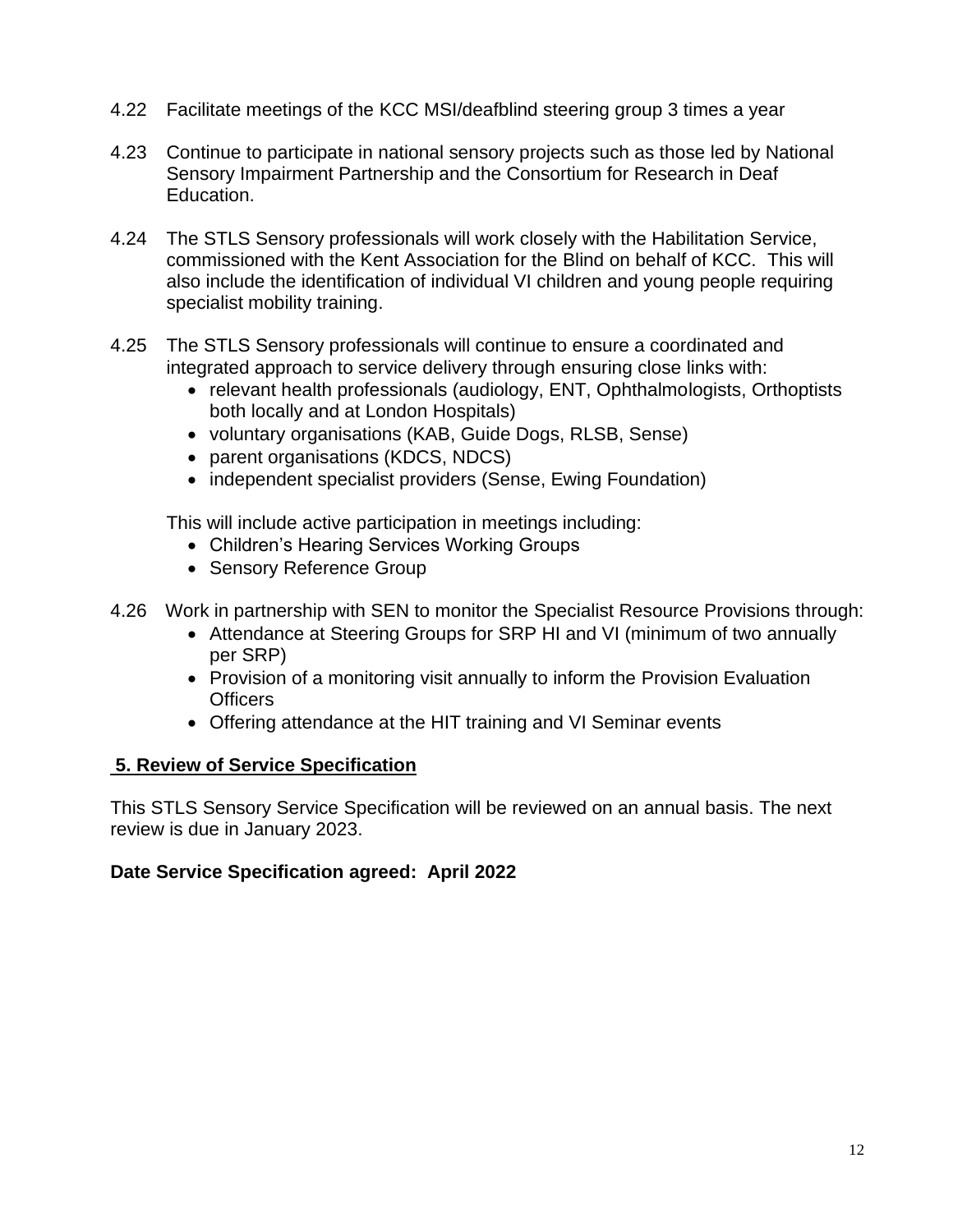# **Appendix 1**

### **Overarching Targets**

Deliver an effective Specialist Teaching and Learning Service ensuring that the needs of children and young people are met by the service following a request for intervention

Respond to requests for professional consultation or intervention within an efficient time scale

Maintain current best practice in working in partnership with internal and external services, health services, charities, independent and voluntary organisations and any other appropriately identified support services.

### **Key Performance Indicators**

Improvement in attainment and progress of children and young people at SEN Support

Reduced number of children and young people with Education, Health and Care Plans

Increased number of children and young people with sensory impairment whose educational needs can be met in a local school

### **County Impact Measuring Data**

The Principal of Valence School is responsible for submitting 6 pa Sensory Data on Service Delivery

Annual Confidential Questionnaire to all service users

Annual Academic Outcomes (similar to NatSIP Outcomes Benchmarking)

Data on Children with Sensory Impairment by level of sensory impairment

Progress towards Sensory Outcomes for children and young people in mainstream schools with severe and profound sensory impairment receiving specialist programmes of intervention.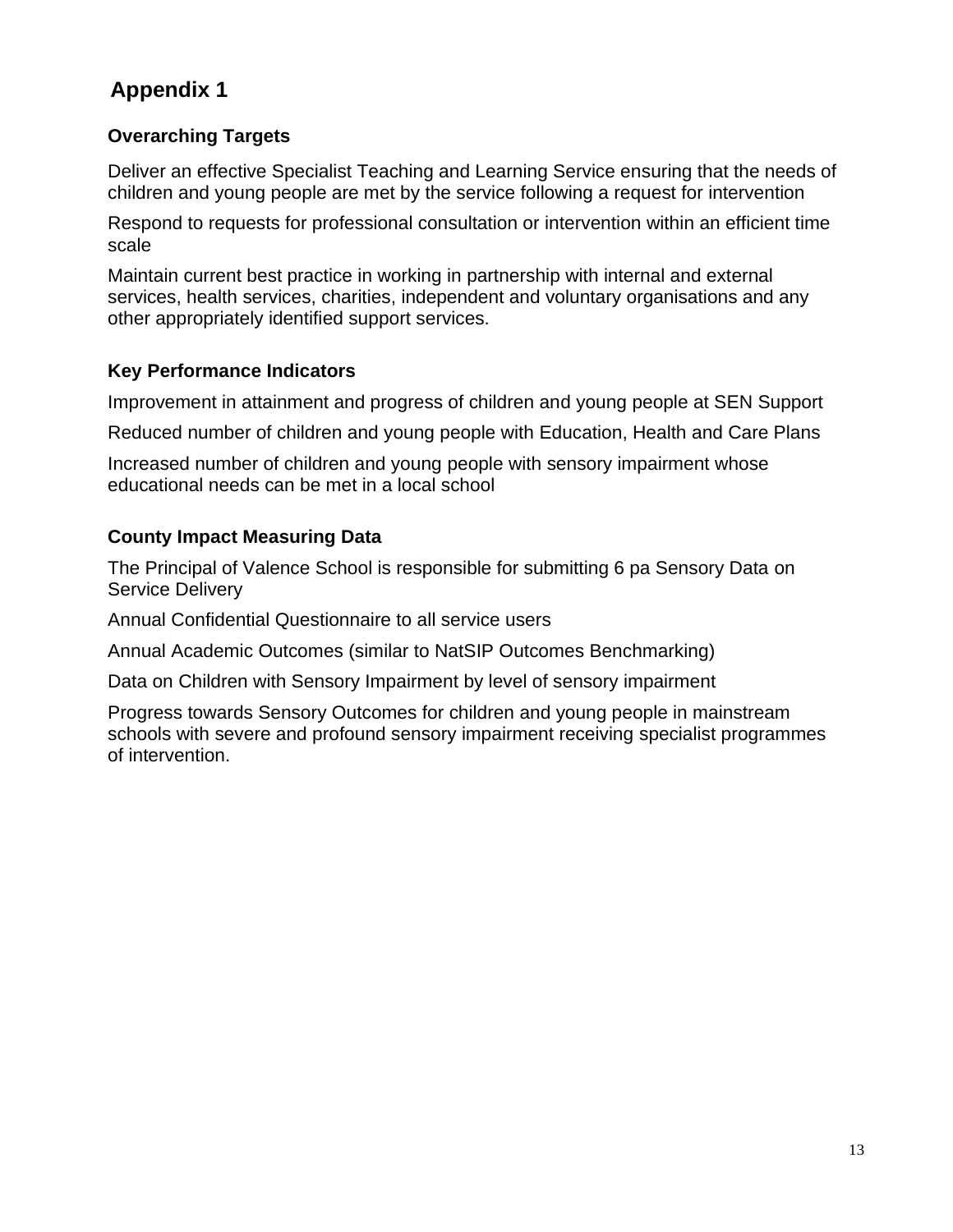# **Appendix 2**

# **STLS Sensory Service Criteria for Specialist Intervention**

#### **Requests for Professional Consultation and/or Intervention**

There is an open system for requests for professional consultation and/or intervention using the form opposite or visit our website at [STLS Sensory Service Kent \(stlsvalence.com\)](https://www.stlsvalence.com/page/?title=STLS+Sensory+Service+Kent&pid=44)



The majority of referrals are received from health colleagues, (e.g. East/West Kent Children's Hearing Services, ENT consultants, Ophthalmic consultants, Orthoptists or through the Certificate of VI registration). Requests for intervention can also be made by parents/carers and settings/schools/colleges and from a range of health professionals. All requests will be contacted by phone or email and receive information, advice, guidance and signposting.

All requests must be accompanied by a signed parental agreement to engage or individual agreement from those who are over 16 and can make this decision. The initiator should give clear information of the degree and type of impairment and preferably with current medical reports on hearing and/or vision.

#### **Specialist Teachers for Sensory Impairments** (ST SI)

ST SI work with children and young people from  $0 - 25$  years of age who meet the criteria for intervention. This can be preschool children, learners at maintained schools and students at FE Colleges. ST SI are qualified to monitor and assess the level of impairment and the impact this has on acquiring developmental skills and access to and full participation in education, however, they do not provide a diagnostic service. Where there are concerns regarding sensory impairment children and young people should be seen by their GP or referred via the school nurse to Ophthalmology and/or Audiology specialists for assessment and diagnosis.

#### **Criteria for Specialist Intervention**

The National Sensory Impairment Partnership Eligibility Framework for HI and VI is used to enable quality specialist interventions to be equitably provided to those with permanent and bilateral moderate, severe or profound impairment. For children and young people with MSI/deafblindness the Kent STLS MSI Eligibility Framework provides this function.

Support allocation is determined by these frameworks. Consideration is given to the level of impairment as well as how children and young people function with their sensory impairment. Additional factors such as a progressive or deteriorating condition are taken into account, as well as the development of independence in older learners. Other factors include training needs as well as issues relating to access to the learning environment, the curriculum and information. Professional judgement of access to the curriculum is paramount. The eligibility framework is revisited at least annually or at the end of a programme of intervention or promptly where there is a change in their HI, VI or MSI.

**Special Schools -** Where a child or young person is educated in a specialist provision for their learning need a support package relevant to their educational placement will apply as part of the continuum of specialist support. In special schools the focus of sensory interventions is particularly for those with severe or profound impairments. This will be decided in consultation with the member of the special school staff who is Sensory Link professional.

**Colleges of Further Education -** Support for FE Colleges is agreed with individual colleges in line with the needs of the student and their independence and self-advocacy.